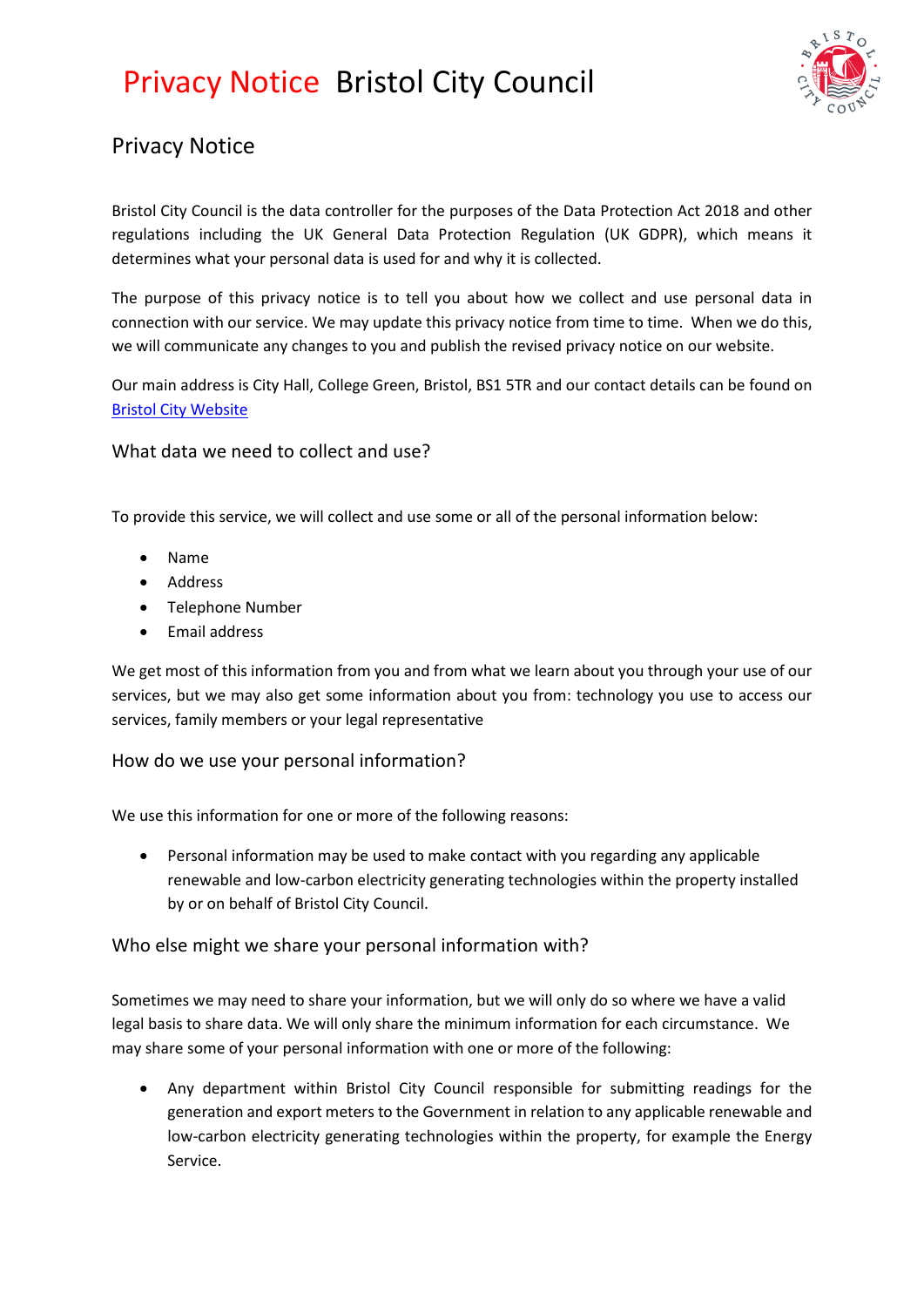## Privacy Notice Bristol City Council



## What is the legal basis for our use of your personal information?

The information below shows the legal bases we are relying on to use your personal or special category (sensitive) personal information.

You can see a list of the full legal bases we may rely on by looking at our [main privacy notice.](https://www.bristol.gov.uk/about-our-website/privacy)

### Personal information

Our legal bases for using your personal information are:

- To exercise our tasks in the public interest in line with article 6 (1) e) processing is necessary for the performance of a task carried out in the public interest or in the exercise of official authority vested in the controller.
	- $\Theta$  The overarching legal gateway for the processing is provided by section 111 of the Local Government Act 1972, which allows local authorities "to do anything… which is calculated to facilitate, or is conducive or incidental, to the discharge of any of their functions".

### How long we will keep your personal information?

We will hold this information for as long as it is needed, or if we are required to do so by law. In practice this means that your personal information may be retained for the relevant period listed below:

We will hold this information for the lifetime of your tenancy. After this, your personal information will be deleted.

### Your rights as a data subject

The law gives you a number of rights to control what and how personal information is used by us, including the right to access a copy of your personal information and withdraw your consent when we rely on your permission to use your personal data.

Full details about your rights can be found in ou[r main privacy notice.](https://www.bristol.gov.uk/about-our-website/privacy) If you are unable to access our digital Privacy Notice, please [contact Citizens Services](https://www.bristol.gov.uk/contact) whom will be able to send a hard copy.

To update or correct your information if it is inaccurate please [contact Citizens Services.](https://www.bristol.gov.uk/contact)

To access a copy of your personal information, more details and how to make a request can be found on th[e data protection subject access requests page on the council website.](https://www.bristol.gov.uk/data-protection-foi/data-protection-subject-access-requests)

You can exercise any of these rights, ask questions about how we use your personal data or complain by contacting us at [data.protection@bristol.gov.uk](mailto:data.protection@bristol.gov.uk) or by writing to our data protection officer at:

> Data Protection Officer Information Governance